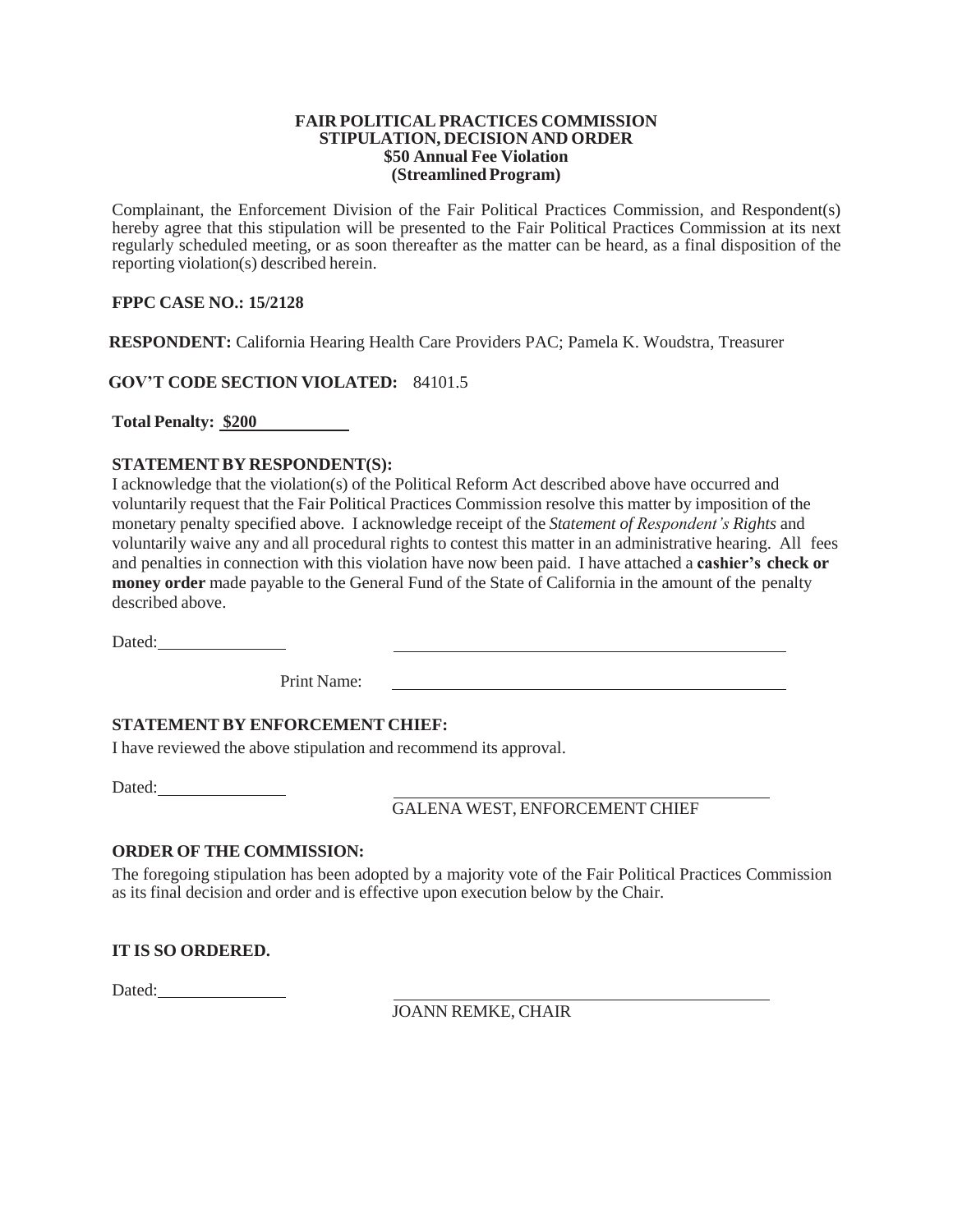# *FAIR POLITICAL PRACTICES COMMISSION STATEMENT OF RESPONDENT'S RIGHTS*

The Complainant, the Enforcement Division of the Fair Political Practices Commission, and Respondents, both identified by name on the front of this document, hereby agree that this Stipulation, Decision and Order will be submitted for consideration by the Commission at its next regularly scheduled meeting.

The parties agree to enter into this Stipulation to resolve all factual and legal issues raised in this matter and to reach a final disposition without the necessity of holding an administrative hearing to determine the liability of Respondents.

Respondents understand and hereby knowingly and voluntarily waive any and all procedural rights under California Government Code sections 83115.5, 11500, *et seq*., and 2 California Code of Regulations sections 18361.4 through 18361.11, including but not limited to the issuance and receipt of an accusation, and the right to appear personally and be represented by counsel at his or her own expense in any administrative hearing held in this matter, to confront and cross examine all witnesses testifying at the hearing, to subpoena witnesses to testify at the hearing, and to have an impartial administrative law judge present at the hearing to act as a hearing officer.

It is further stipulated and agreed that Respondents have violated the Political Reform Act as described herein.

Respondents agree to the issuance of the Decision and Order and imposition by the Commission of a penalty in the amount specified on the Stipulation, and a cashier's check or money order in said amount, payable to the "General Fund of the State of California," has been submitted by Respondents to be held by the State of California until the Commission issues its Decision and Order.

The parties agree that in the event the Commission refuses to accept this Stipulation, it shall become null and void, and within fifteen (15) business days after the Commission meeting at which this Stipulation is rejected, payments tendered shall be reimbursed to Respondents. Respondents further stipulate and agree that in the event the Commission rejects the Stipulation and a full evidentiary hearing before the Commission becomes necessary, neither a member of the Commission, nor the Executive Director, shall be disqualified because of prior consideration of this Stipulation.